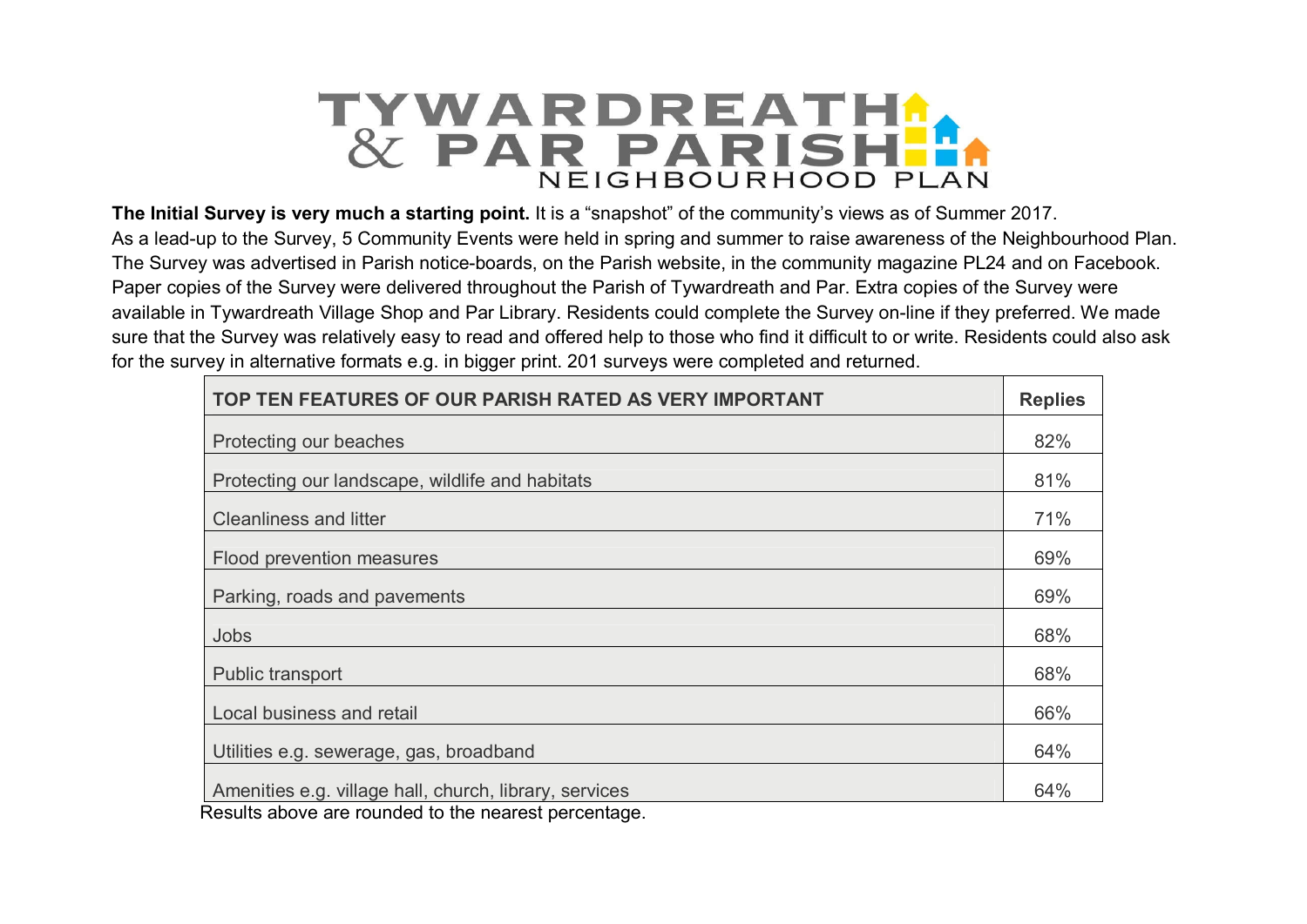One member of the Steering Group carried out a manual analysis of all the responses to the open ended questions. Anything mentioned by two people under "best things" or "what needs improving" has been included. There were lots of suggestions for improvements and 26 additional individual comments in the 'anything else' box. Results below are rounded to the nearest percentage.

| <b>BEST THINGS ABOUT OUR PARISH</b>            | <b>Replies</b> |
|------------------------------------------------|----------------|
| The community and the people                   | 67             |
| The 'green setting', the environment around us | 47             |
| Facilities - the shops, pubs, library          | 42             |
| Par beach                                      | 28             |
| Good transport links / public transport        | 20             |
| <b>History and heritage</b>                    | 10             |
| Low density housing                            | 9              |
| <b>Cleanliness</b>                             | $\overline{7}$ |
| Feeling safe                                   | 6              |
| Peace and quiet                                | 5              |
| <b>The School</b>                              | 3              |
| <b>Athletics track</b>                         | $\overline{2}$ |
| Jobs and employment                            | $\overline{2}$ |
| Lack of second homes                           | $\overline{2}$ |
| Church                                         | $\overline{2}$ |
| Weekly refuse collections                      | $\overline{2}$ |
| <b>Broadband</b>                               | 1              |
| Accessibility                                  | 1              |
| Fresh air                                      | 1              |
| No drugs                                       | 1              |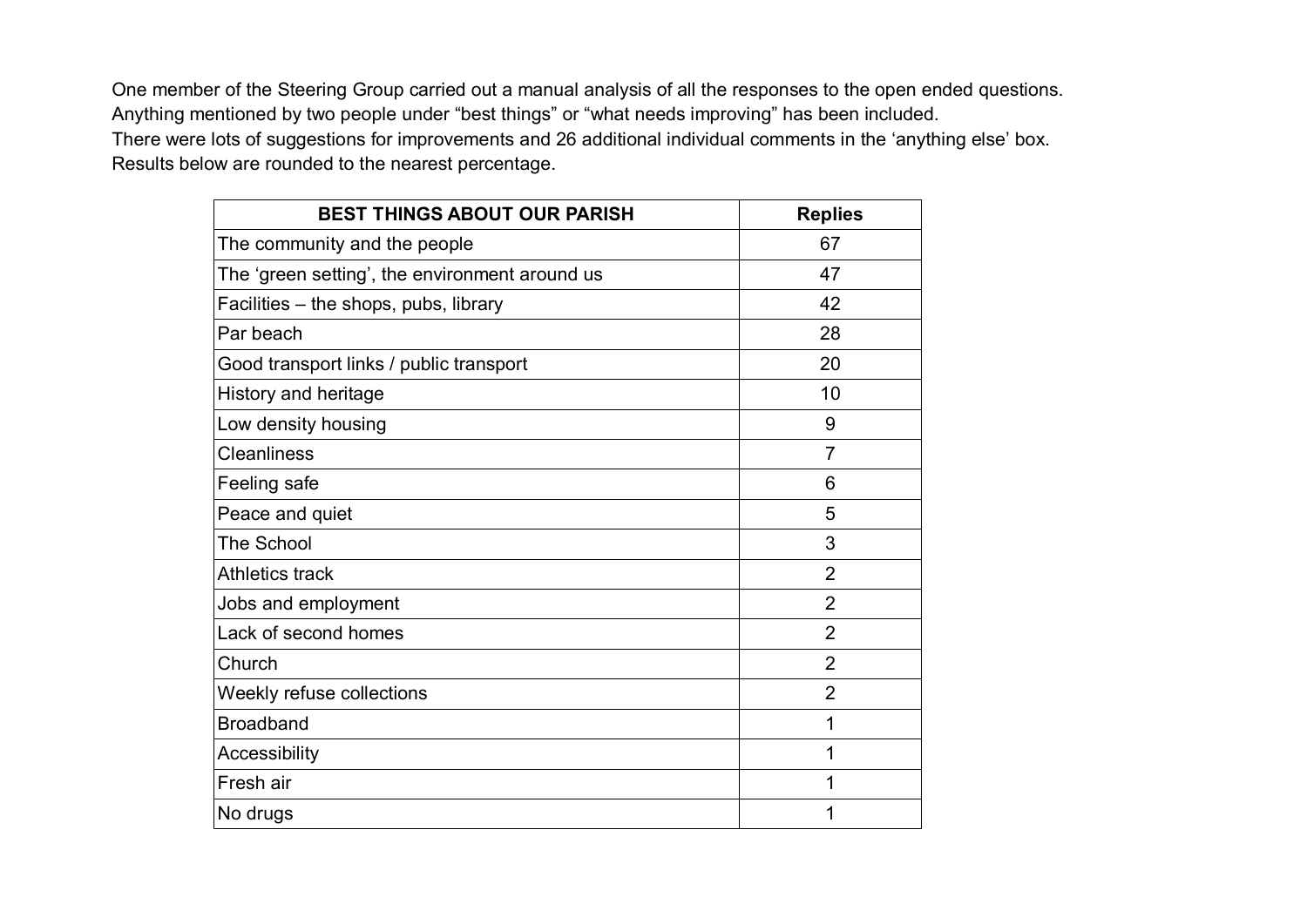| <b>WHAT NEEDS IMPROVING?</b>                                  | <b>Replies</b> |
|---------------------------------------------------------------|----------------|
| Traffic, speeding cars, dangerous parking and lack of parking | 57             |
| Lack of amenities and facilities, especially for the young    | 23             |
| Litter & lack of litter bins                                  | 19             |
| Lack of weed control, vegetation overgrowing pavements        | 19             |
| Dog mess                                                      | 17             |
| Road maintenance, pot holes, uneven surfaces                  | 13             |
| Flooding control and drain clearance                          | 12             |
| Inappropriate housing development                             | 10             |
| Lack of genuinely affordable homes                            | 9              |
| Public transport                                              | 8              |
| <b>Public toilets</b>                                         | 8              |
| Par beach, especially car parking                             | 8              |
| <b>Environmental protection</b>                               | $\overline{7}$ |
| Police presence / public safety                               | 6              |
| <b>Blocked footpaths</b>                                      | 5              |
| Communication                                                 | $\overline{4}$ |
| Employment                                                    | 4              |
| <b>Accessibility</b>                                          | 3              |
| <b>Broadband</b>                                              | 3              |
| Control of second homes                                       | $\overline{2}$ |
| Protection of our heritage                                    | $\overline{2}$ |
| Par docks                                                     | $\overline{2}$ |
| <b>Seats</b>                                                  | $\overline{2}$ |
| Helping the elderly                                           | 1              |